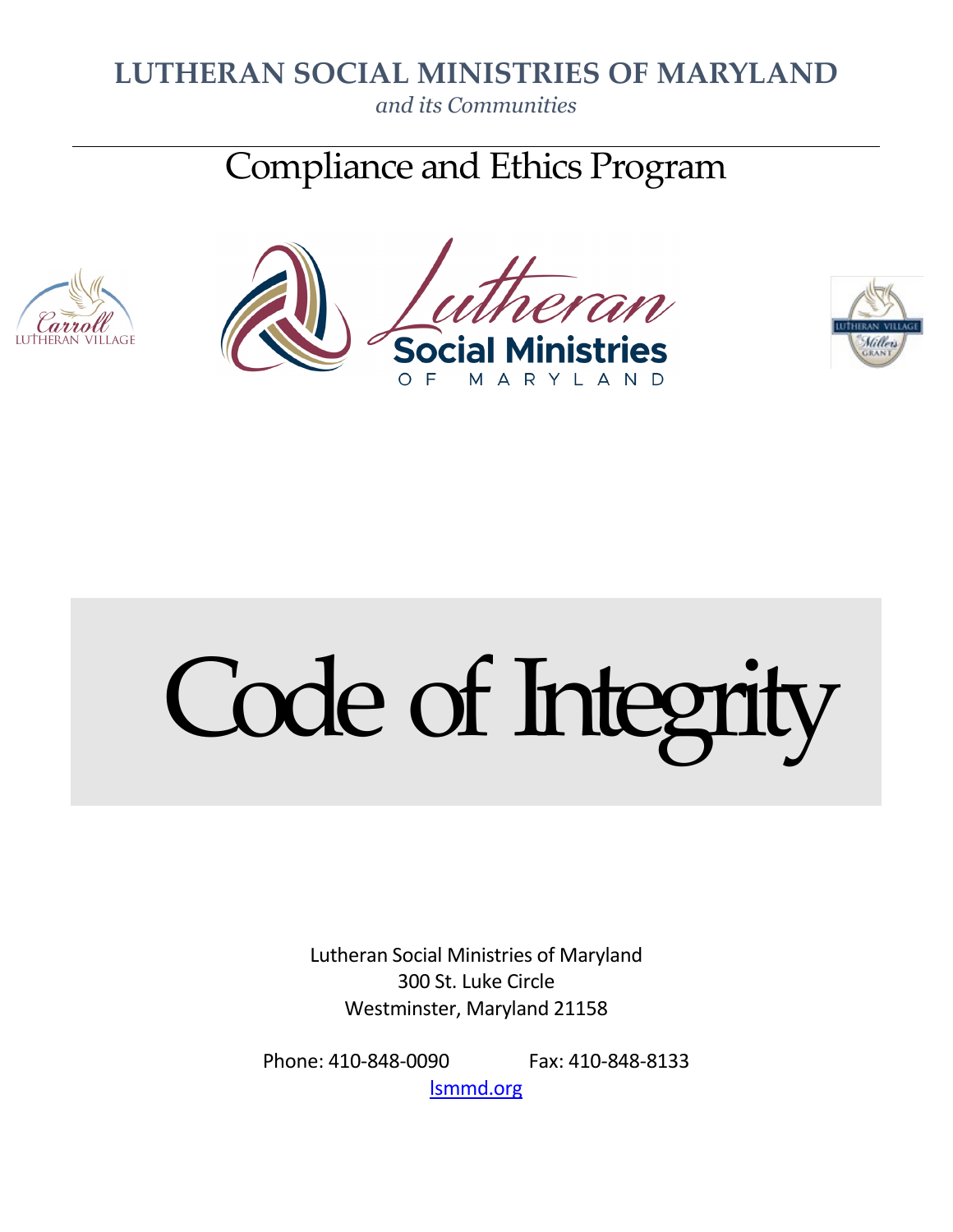# **Table of Contents**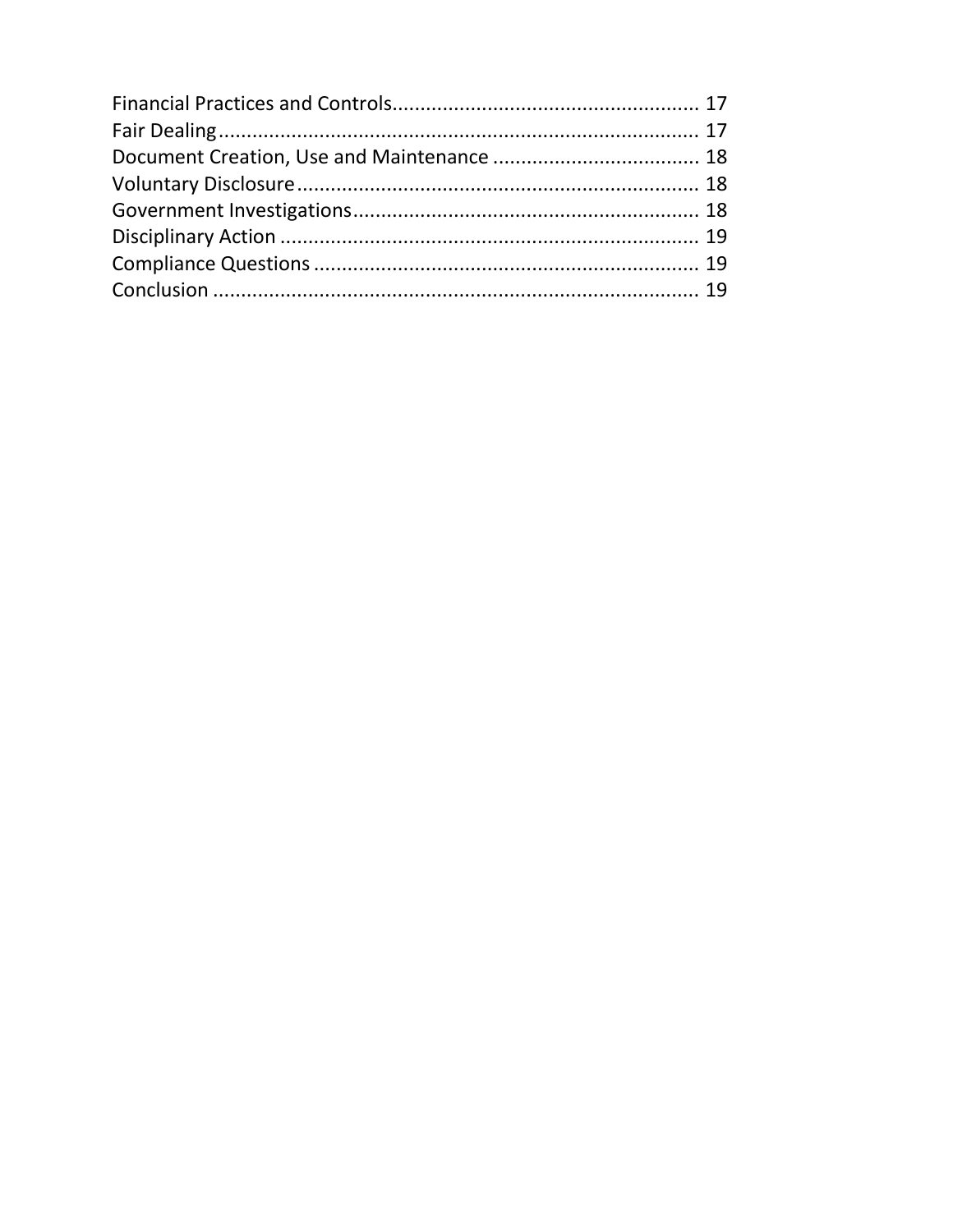### <span id="page-3-0"></span>**Scope of our Program**

Our Compliance and Ethics Program Code of Integrity covers the compliance issues, laws and regulations, and guidelines that are relevant to a provider of senior services including Senior Living Communities that provide a wide range of healthcare services. This includes but is not limited to Medicare and Medicaid regulatory issues; guidelines from the Office of Inspector General, Internal Revenue Service, and the Office of Civil Rights of the Department of Health and Human Services, Occupational Safety and Health Administration; as well as other federal and state regulatory and business issues. The program fosters a culture of compliance that promotes legal and ethical behavior in the workplace by creating processes that detect and prevent fraud, waste, abuse, and policy violations. **The Code of Integrity is supported by our compliance policies and procedures and should be read and understood jointly with those policies and procedures.**

We use the term **"team member"** to define the various individuals who are associated with **Lutheran Social Ministries of Maryland.** All individuals, including team members, contractors, volunteers, directors, and officers are members of our team in providing care and services to our residents. We use the term Resident to refer to individuals who receive the various types of healthcare and other services that we provide.

Any questions regarding the policies in this Code of Integrity, compliance policies, or related references, should be directed to your immediate supervisor, the Compliance Official, a member of the Compliance Committee, or the Compliance Officer.

**LUTHERAN SOCIAL MINISTRIES OF MARYLAND** has Continuing Care Retirement Communities licensed under the laws of Maryland to provide the following services:

- Skilled Nursing
- Assisted Living
- Residential Living

### <span id="page-3-1"></span>**Compliance Officer**

The Friends Services for the Aging (FSA) Vice President of Compliance, Karla Dreisbach, CHC, CHPC, serves as our Compliance Officer. She has the responsibility to assist the Compliance Official, the CEO, and the Board of Trustees in designing and overseeing efforts in establishing, maintaining, and monitoring compliance within our organization.

The Compliance Officer works with our President/CEO and our Compliance Official and has direct reporting responsibility to the Board of Trustees. The Compliance Officer is responsible for continued coordination with the Compliance Official for the development, implementation, training, monitoring, and enforcement activities related to the overall compliance program. The Compliance Officer is assisted by Peace Church Compliance Program (PCCP) Compliance Managers and Compliance Specialists in providing services to our organization.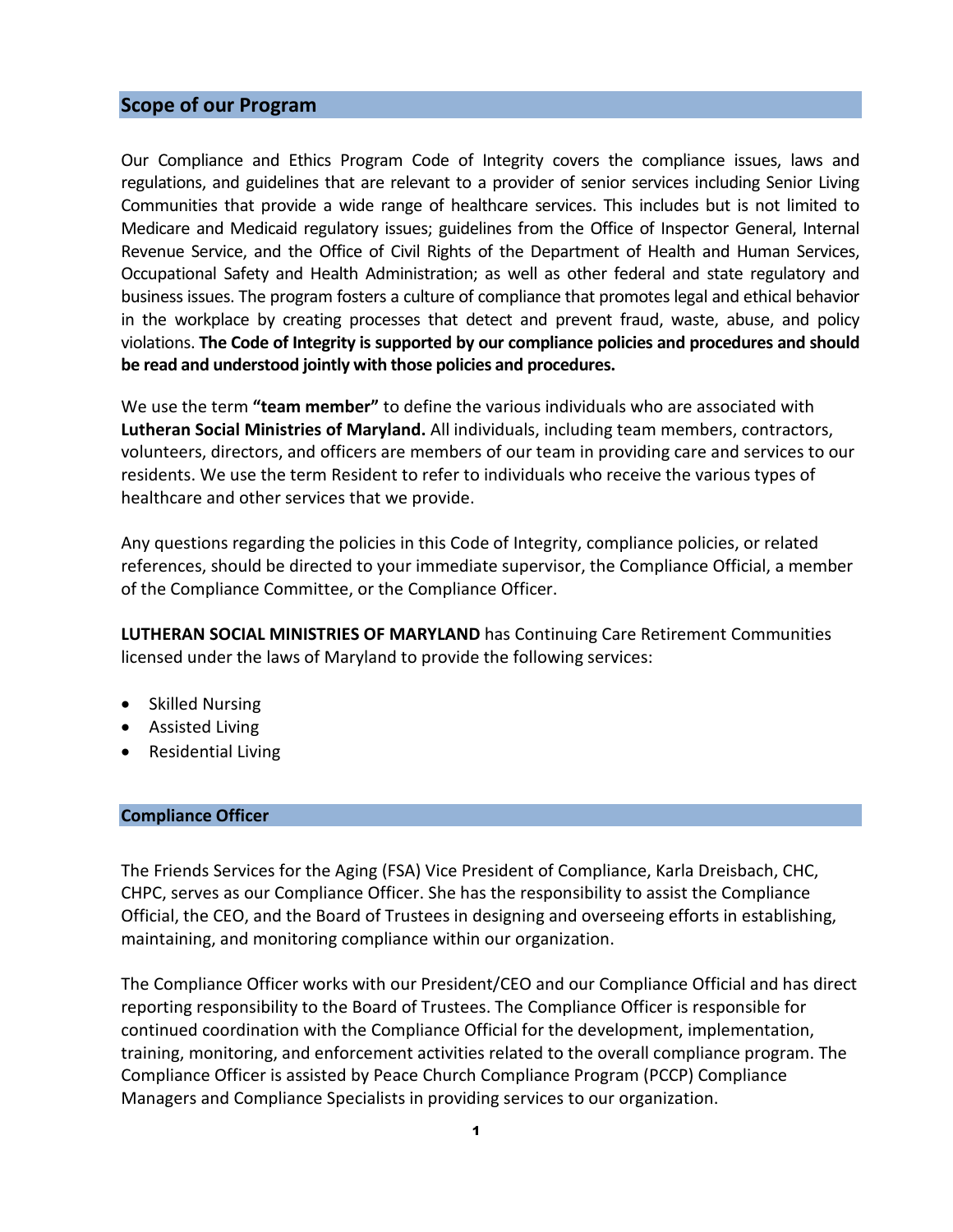### <span id="page-4-0"></span>**Compliance Program Management**

Our Board of Trustees, through the President/CEO, carries the overall responsibility for creating a culture that values and emphasizes compliance and integrity. Accordingly, the responsibility for any exceptions to this policy rests with the President/CEO.

Suzy Dyer-Gear, Vice President of Human Resources, has been appointed by the President/CEO and Board of Trustees as the Compliance Official and is responsible for coordinating the day-today compliance activities in conjunction with the Compliance Officer. These activities include audits, responses to hotline calls, and leading the organization's Compliance Committee. As a function of this role, the Compliance Official also functions as the Privacy Officer.

**LUTHERAN SOCIAL MINISTRIES OF MARYLAND's Compliance Committee** is comprised of members of the executive team and other key staff positions. The Compliance Official is the chairperson for this committee. The committee meets at least quarterly, and more frequently as needed.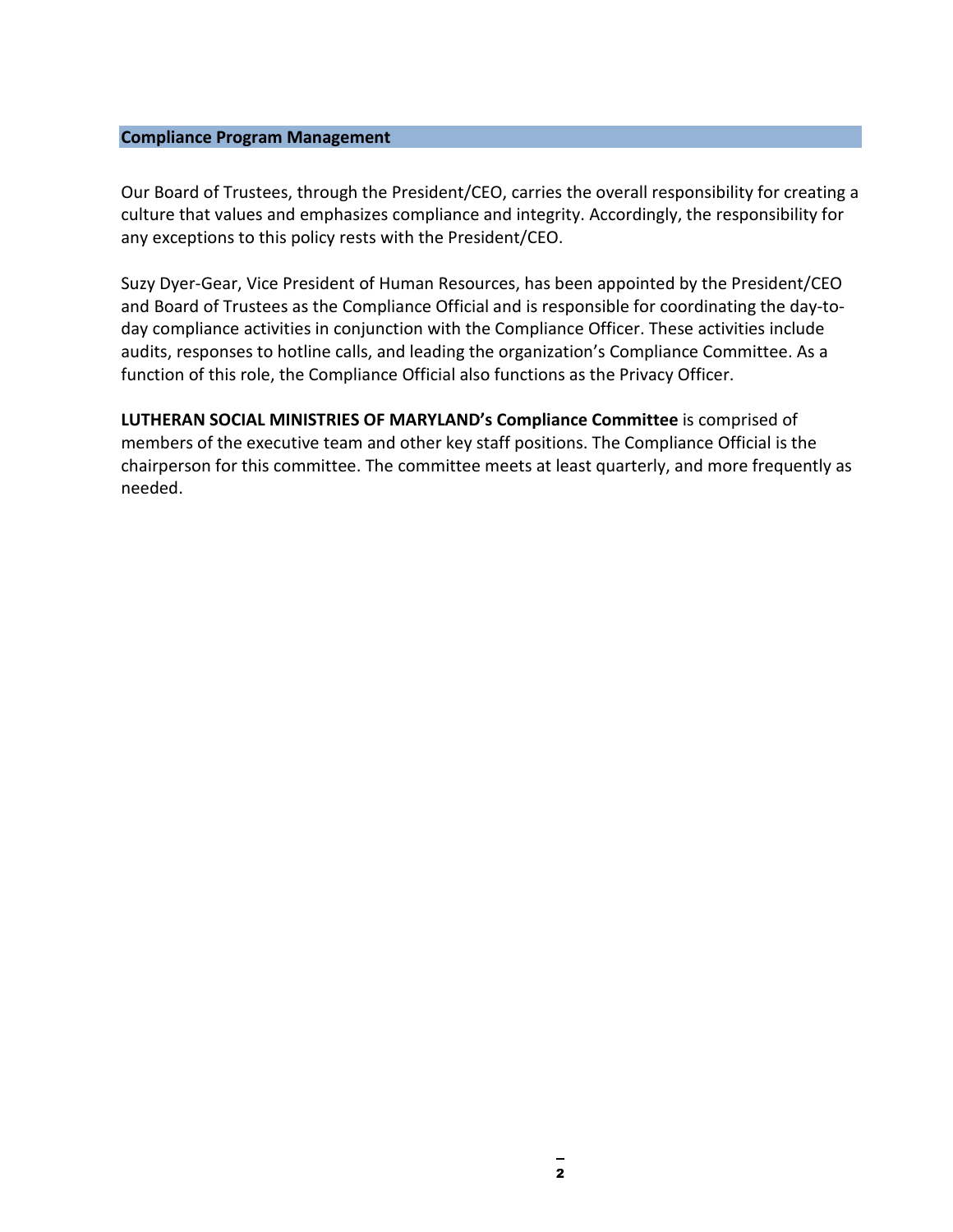





# **FROM THE PRESIDENT/CEO**

Dear Fellow Team member:

We have a long tradition of providing healthcare services to older adults in a way that demonstrates Christian love and compassion. We strive to follow our faith-based heritage of ethical and moral decision making in the care we provide. This heritage enables us to share our values with the residents we serve.

The healthcare industry is constantly changing and being impacted by numerous laws and regulations. In our desire to establish a workplace that complies with these laws and regulations, we have developed a Compliance and Ethics Program that supports Lutheran Social Ministries of Maryland Team members in making the right decisions. This document, called the Code of Integrity, represents the primary focus for our Compliance and Ethics Program. The Code of Integrity not only reflects our heritage and core values but also serves as a bold statement that influences how we enhance a resident's quality of life.

The Compliance and Ethics Program and the Code of Integrity exist to guide our normal decisions that are both ethical and compliant with applicable laws, statutes, and regulations. Our Code of Integrity does not replace each person's obligation in making wise, fair, and honest decisions. It is intended to explain our personal and organizational responsibility and to reflect those areas in which improper or unwise decisions can harm our entire organization and impair our commitment to share our values with those we serve.

We value your contribution to residents and appreciate your support in properly maintaining the most ethical workplace possible. We commend you for your commitment to honesty and integrity, which are also part of the core values of Lutheran Social Ministries of Maryland. Each team member is responsible for helping to protect our work environment and its compliance with laws and regulations. I thank you for your commitment and contribution to Lutheran Social Ministries of Maryland's mission, vision, and core values and, most importantly, to our residents.

Sincerely,

Jeff Branch

Jeff Branch President/CEO Lutheran Social Ministries of Maryland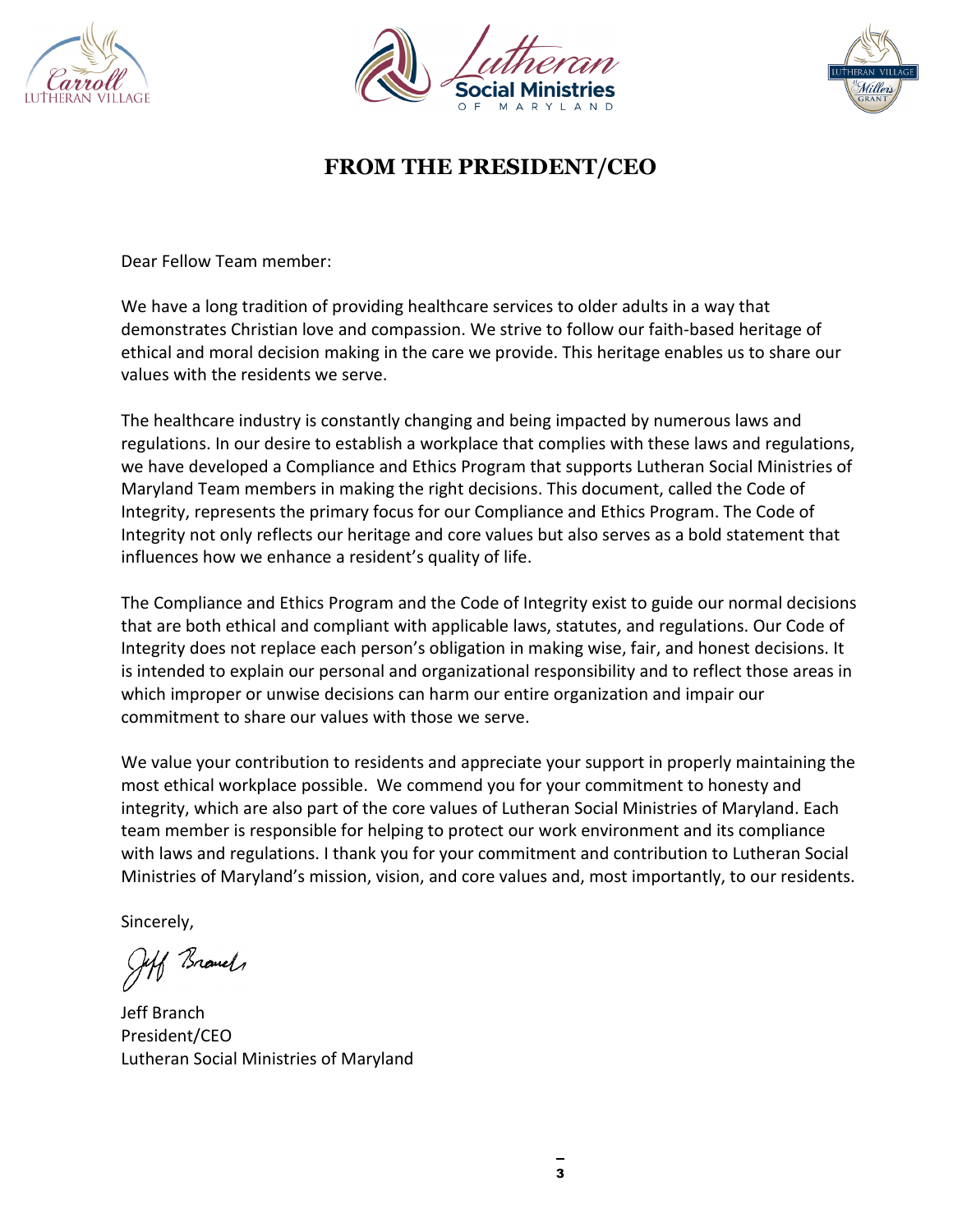# **LUTHERAN SOCIAL MINISTRIES OF MARYALND**

# **Code of Integrity**

### <span id="page-6-0"></span>**Introduction**

The Code of Integrity is the foundation of the Compliance and Ethics Program. The Code of Integrity is a guide to appropriate workplace behavior; it will help you make the right decisions if you are not sure how to respond to a situation. All team members must comply with both the spirit and the letter of all federal, state, and local laws and regulations that apply to the healthcare and other services that our organization provides, as well as all laws that apply to our business dealings. Violations of these laws and regulations can result in severe penalties for us and the individuals we do work with, including financial penalties, exclusion from participation in government programs, and, in some cases, imprisonment.

As team members, we share a commitment to legal, ethical, and professional Integrity in everything we do. We support these commitments in our work each day, whether we care for residents, order supplies, prepare meals, keep records, pay invoices, or make decisions about the future of our organization.

### *The success of Lutheran Social Ministries of Maryland as providers of healthcare and other services depends on you, your personal and professional integrity, your responsibility to act in good faith, and your obligation to do the right things for the right reasons*.

The Compliance and Ethics Program provides principles and standards to guide you in meeting your legal, ethical, and professional responsibilities. As a team member, you are responsible for supporting the Compliance and Ethics Program in every aspect of your workplace behavior. Your continued working relationship with our organization includes understanding and adhering to the Compliance and Ethics Program.

The Code of Integrity discusses the importance of:

*Care Excellence* – providing quality, compassionate, respectful, and clinically-appropriate care. *Professional Excellence* – maintaining ethical standards of healthcare and business practices. *Regulatory Excellence* – complying with federal and state laws, regulations, and guidelines that govern healthcare, housing services, and other services we provide.

### <span id="page-6-1"></span>**A Shared Responsibility**

Because we are in the business of caring for and providing services for others, it is critical that each of us adheres to appropriate standards of behavior. As individuals and as an organization, we are responsible to many different groups. We must act ethically and responsibly in our relations with:

Residents and their families;

Colleagues and fellow team members;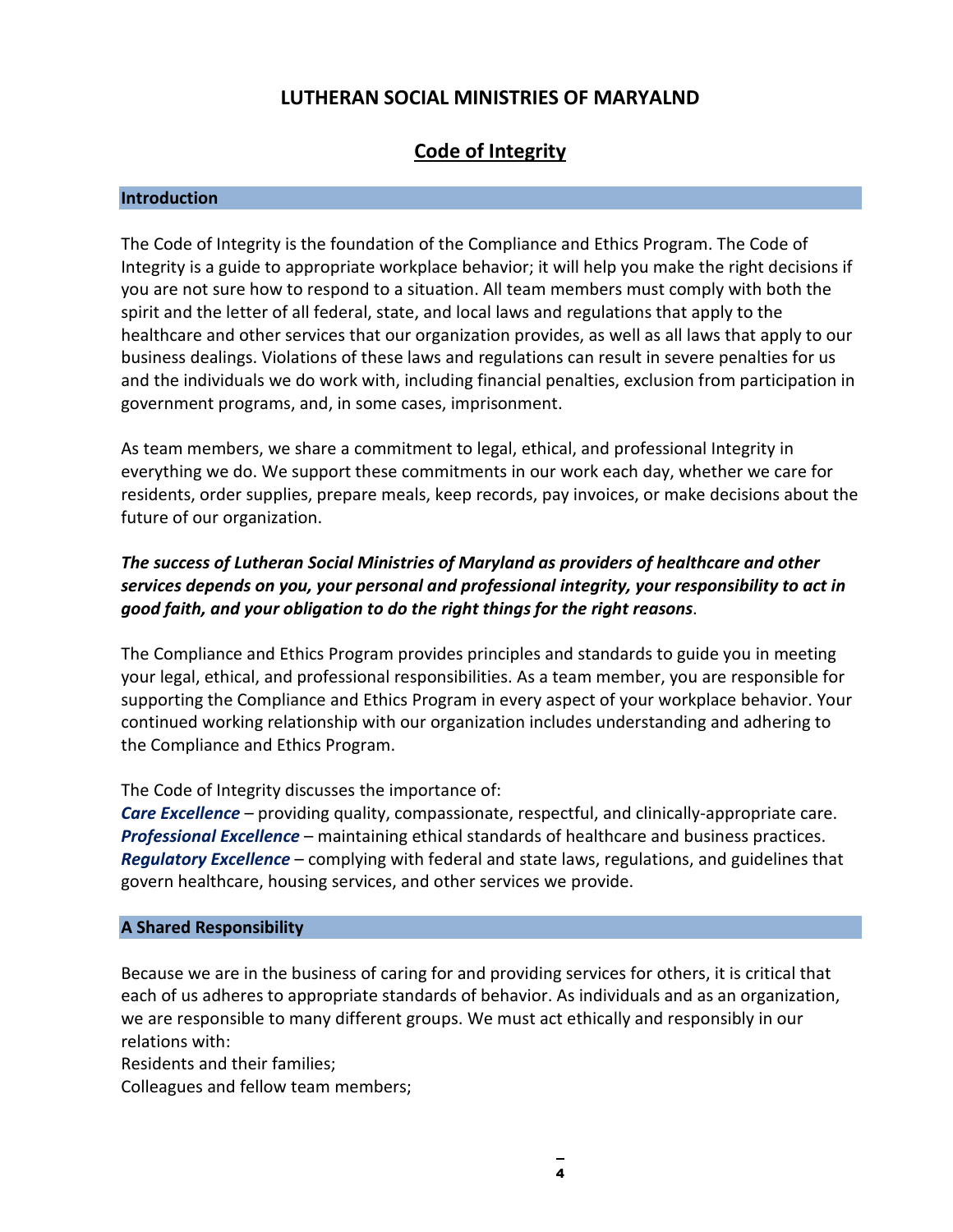Volunteers and affiliated colleagues; Healthcare payers, including the federal and state governments; Regulators, surveyors, and monitoring agencies; Physicians, Nurse Practitioners, Physician Assistants; Vendors and contractors; Business associates; and The communities we serve.

Any compromise in our standards could harm our residents, our co-workers, and our organization. Like every organization that provides healthcare, we do business under very strict regulations and close governmental oversight. Fraud, waste, and abuse are serious issues. Sometimes even an innocent mistake can have significant consequences that could result in substantial penalties to **Lutheran Social Ministries of Maryland**.

All team members are required to complete training on the Code of Integrity and the Compliance and Ethics Program as a condition of employment or business relationship. The Code of Integrity sets forth mandatory standards.

### *If you ever have questions about the Code of Integrity, please speak to your supervisor or a member of the Executive Team for clarification before deviating from any part of it.*

Every team member is responsible for ensuring that they comply with the Code of Integrity and all policies and procedures. Any team member who violates any of these standards and/or policies and procedures is subject to discipline up to and including termination of employment.

### <span id="page-7-0"></span>**A Personal Obligation**

As we are each responsible for following the Code of Integrity in our daily work, we are also responsible for enforcing it. This means that you have a duty to report any problems you observe or perceive, regardless of your role.

As a team member, you must help ensure that you are doing everything practical to comply with applicable laws. If you observe or suspect a situation that you believe may be unethical, illegal, unprofessional, or wrong, or you have a clinical, ethical, or financial concern, you must report it. You are expected to satisfy this duty by complying with the **Three Step Reporting Process**. If you fail to report noncompliance with the Code of Integrity, policies and procedures, or applicable federal or state laws, you will be subject to discipline up to and including termination. We also have a zero tolerance for retaliation. No one may retaliate against a member who reports a concern in good faith.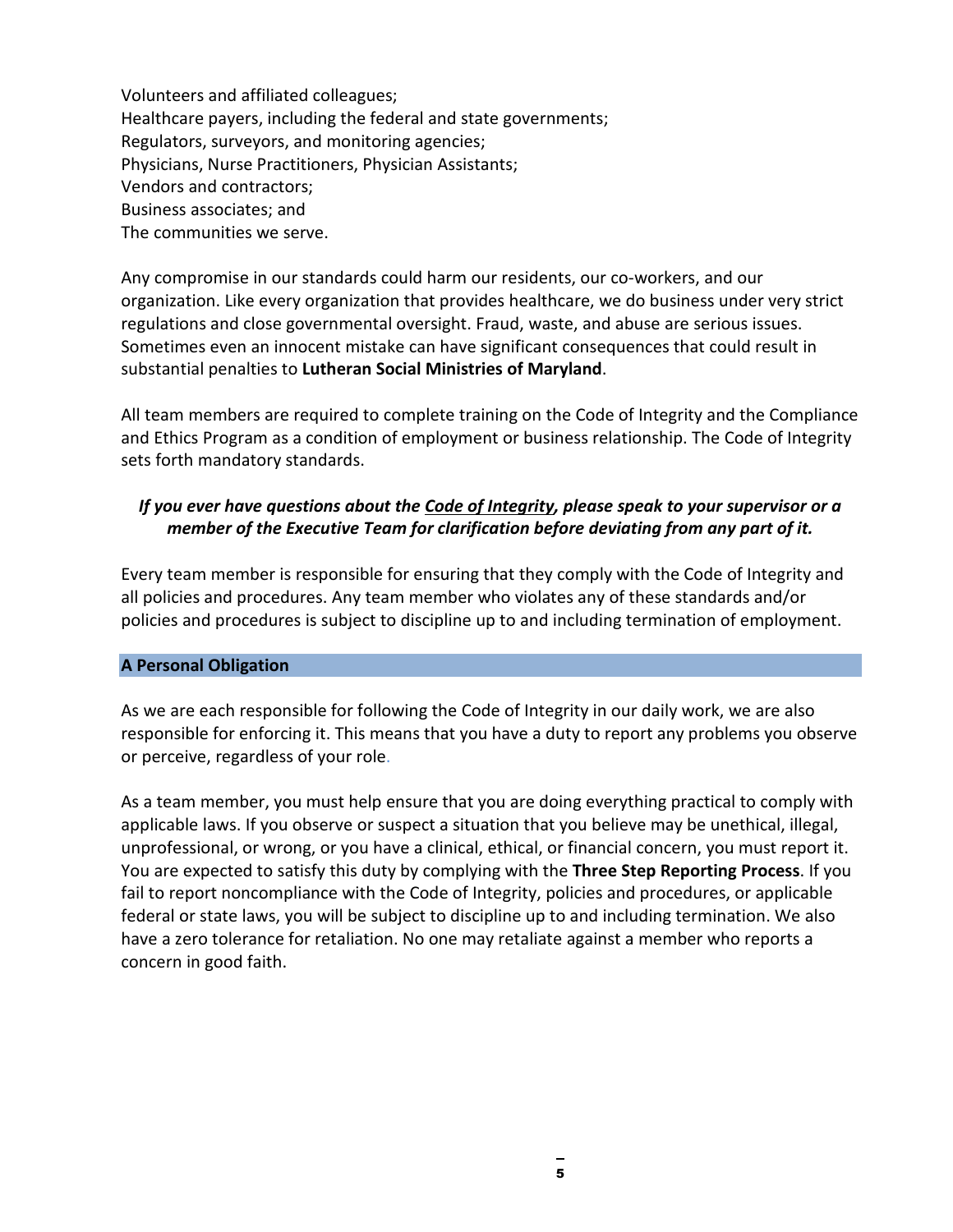# **The Three Step Reporting Process**

<span id="page-8-0"></span>**First,** talk to your supervisor. They are most familiar with the laws, regulations, and policies that relate to your work.

**Second,** if you do not want to talk to your supervisor, seek out another member of the Executive Team or someone from Human Resources.

**Third,** if you still have a concern, contact the Compliance Official, a member of the organization's Compliance Committee, or the Compliance Officer.

### **You may also call the toll free Compliance Line number at any time.**

### <span id="page-8-1"></span>**Compliance Line**

# **Toll Free Compliance Line -- 800-211-2713 All calls are confidential and you may call** *ANONYMOUSLY* **if you choose.**

The Compliance Line is available 24 hours a day, 7 days a week, for callers to report compliancerelated issues. Concerns that are reported to the Compliance Line are taken seriously.

You can make calls to the Compliance Line without fear of reprisal, retaliation, or punishment for your actions. Anyone, including a supervisor who retaliates against a team member for contacting the Compliance Line or reporting a compliance issue in any other manner, may be disciplined.

### <span id="page-8-2"></span>**Care Excellence**

Our most important job is providing quality care to residents. This means offering compassionate service and support to residents and working toward the best possible outcomes while following all applicable rules and regulations including the Medicare Conditions of Participation.

### <span id="page-8-3"></span>**Resident Rights**

Residents receiving healthcare and other services have clearly defined rights. A document describing these rights is provided to each resident upon admission and is posted in conspicuous locations throughout the organization for the residents' and your reference. While a complete list of resident rights can be obtained from your supervisor, below is a partial list of actions we take to honor these rights. WE:

• Make no distinction in the admission, transfer, or discharge of a resident, or in the care we provide on the basis of race, gender, age, religion, national origin, disability, color, marital status, veteran status, medical condition, sexual orientation, or other protected class status;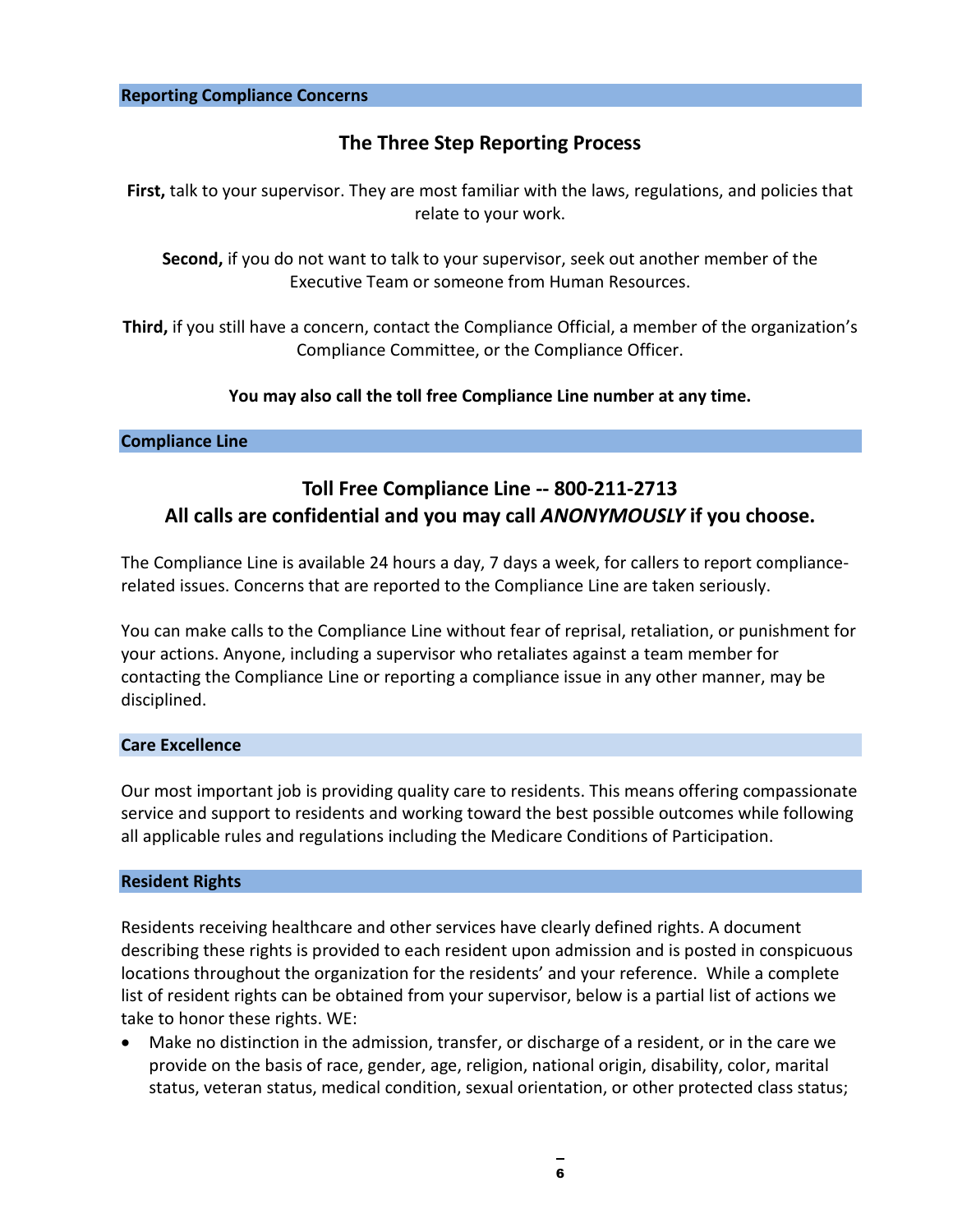- Treat all residents in a manner that preserves their dignity, autonomy, self-esteem, and civil rights;
- Protect every resident from physical, emotional, verbal, or sexual abuse or neglect;
- Protect all aspects of resident privacy and confidentiality;
- Respect residents' personal property and money and protect it from loss, theft, improper use, and damage;
- Respect the right of residents and/or their legal representatives to be informed of and participate in decisions about their care and treatment;
- Respect the right of residents and/or their legal representatives to access their medical records as required by the Health Information Portability and Accountability Act (HIPAA);
- Recognize that residents have the right to consent to or refuse care and the right to be informed of the medical consequences of such refusal;
- Protect residents' rights to be free from physical and chemical restraints; and
- Respect the residents' right to self-determination and autonomy.

### <span id="page-9-0"></span>**Abuse and Neglect**

We will not tolerate any type of resident abuse or neglect – physical, emotional, verbal, financial, or sexual. Residents must be protected from abuse and neglect by team members, family members, legal guardians, friends, or any other person. This standard applies to all residents at all times.

Federal law defines abuse as the willful infliction of injury, unreasonable confinement, intimidation, or punishment with resulting physical harm, pain, or mental anguish. This presumes that instances of abuse of all residents, even those in a coma, cause physical harm, or pain or mental anguish. Neglect means failure to provide goods and services necessary to avoid physical harm, mental anguish, or mental illness. The failure to follow a resident's care plan may constitute abuse.

The State of Maryland defines abuse as:

- 1. Abuse under federal law, "Abuse" means the willful infliction of injury, unreasonable confinement, intimidation, or punishment with, resulting physical harm or pain or mental anguish.
- 2. Mental Abuse includes, but is not limited to humiliation, harassment, and threats of punishment ordeprivation.
- 3. Physical Abuse includes, but is not limited to hitting, slapping, pinching, kicking, etc. It also includes controlling behavior through corporal punishment.
- 4. Sexual Abuse includes, but is not limited to sexual harassment, sexual coercion, or sexual assault.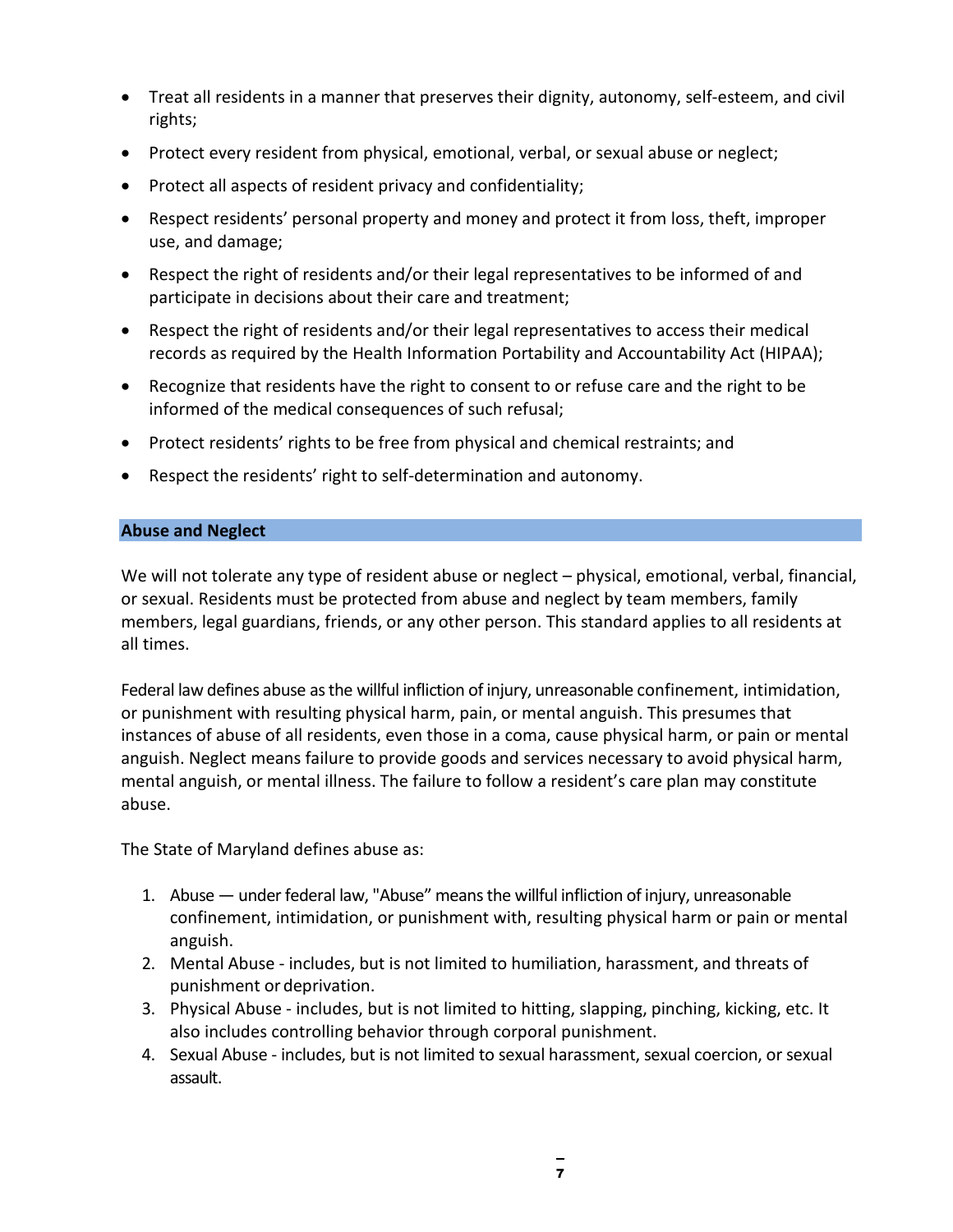- 5. Verbal Abuse -refers to use of oral, written or gestured language that includes disparaging and derogatory terms to residents or their families or within their hearing distance.
- 6. Involuntary Seclusion -the separation of a resident from other residents or from their room or confined to their room against the resident's will, or the will of the resident's legal representative. Temporary monitored separation from other residents will not be considered involuntary seclusion and may be permitted if used as a therapeutic intervention to reduce agitation or to protect the health and safety of other residents as determined by professional staff and consistent with the plan of care.
- 7. Misappropriation Under federal law, 'Misappropriation'' means the deliberate misplacement, exploitation or wrongful temporary or permanent use of a resident's belongings or money without the resident's consent.
- 8. Neglect Under federal law, "Neglect" means failure to provide goods and services necessary to avoid physical harm, mental anguish or mental illness.
- 9. Staff For purposes of reporting under this policy, staff is any individual used by the facility to provide services directly or indirectly to residents. This includes volunteers, students, individuals employed by the facility or individuals under contract to provide services to the facility,
- 10. Resident includes a current long term care resident or former resident of any Lutheran Social Ministries of Maryland community.
- 11. Catastrophic Reaction- an extraordinary reaction of a resident to ordinary stimuli such as the attempt to provide care.
- 12. Injury of Unknown Source An injury is classified as an "Injury of Unknown Source" when both the following conditions are met.
	- a. The source of the injury was not observed by any person, or the source of the injury could not be explained by the resident; and
	- b. The injury is suspicious because of the extent of the injury, the location of the injury, the number of injuries observed at one particular point in time, or the incidence of injuries over time.

## *Any team member who abuses or neglects a resident is subject to termination. In addition, legal or criminal action may be taken. Abuse and neglect MUST BE REPORTED IMMEDIATELY to your supervisor or other member of management.*

### <span id="page-10-0"></span>**Elder Justice Act**

The Elder Justice Act requires timely reports of any reasonable suspicion of a crime against a resident of a long term care facility. We must report our reasonable suspicion to the State of Maryland Office of Health Care Quality and local law enforcement within two (2) hours if the suspected crime involves serious bodily injury or within 24 hours if the suspected crime does not involve serious bodily injury.

*Please DO NOT call the Compliance Line for allegations of abuse or neglect. Report suspected abuse or neglect immediately to your supervisor!*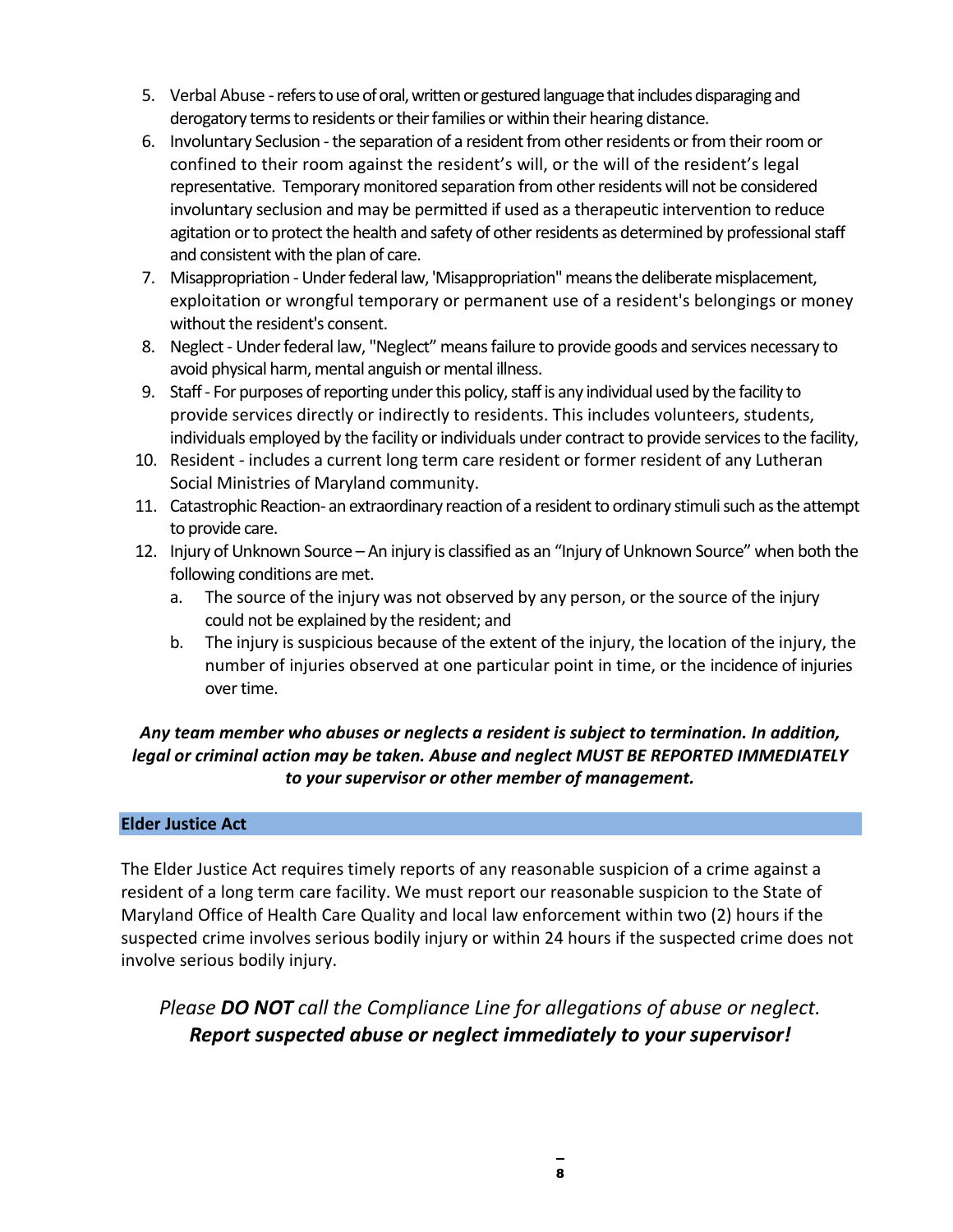### <span id="page-11-0"></span>**Resident Confidentiality/HIPAA**

All team members must use and disclose medical, financial, or personal information only in a manner consistent with the HIPAA Privacy policies and procedures and state and federal law. You are responsible for keeping resident protected health information (PHI) confidential. PHI is defined as individually identifiable health information that is transmitted or maintained in any form or medium, including electronic health information.

Any unauthorized exposure of PHI which compromises the security or privacy of information is a potential breach.

### **If you become aware of a breach of any protected or sensitive information, it is important that you report it immediately to your supervisor or the Privacy Officer.**

If the disclosure results in a breach, Lutheran Social Ministries of Maryland must investigate and comply with all state and federal HIPAA regulations for breach notification.

### <span id="page-11-1"></span>**Resident Property**

Team members must respect residents' personal property and protect it from loss, theft, damage, or misuse. Team members who have direct access to resident funds (e.g., resident trust funds) must maintain accurate records and accounts.

### <span id="page-11-2"></span>**Providing Quality Care**

As an organization with Continuing Care Retirement Communities, our primary commitment is to provide the care, services, and resources necessary to help each resident reach or maintain their highest possible level of physical, mental, and psychosocial well-being. Lutheran Social Ministries of Maryland has policies and procedures and provides training and education to help each Team member strive to achieve this goal.

Our care standards include:

- Accurately assessing the individual needs of each resident and developing interdisciplinary care plans that meet those assessed needs;
- Reviewing goals and plans of care to ensure that the residents' ongoing needs are being met;
- Providing only medically necessary, physician prescribed services and products that meet the residents' clinical needs;
- Confirming that services and products (including medications) are within accepted standards of practice for the resident's clinical condition;
- Ensuring that services and products are reasonable in terms of frequency, amount, and duration;
- Measuring clinical outcomes and resident satisfaction to confirm that quality of care goals are met;
- Providing accurate and timely clinical and financial documentation and record keeping;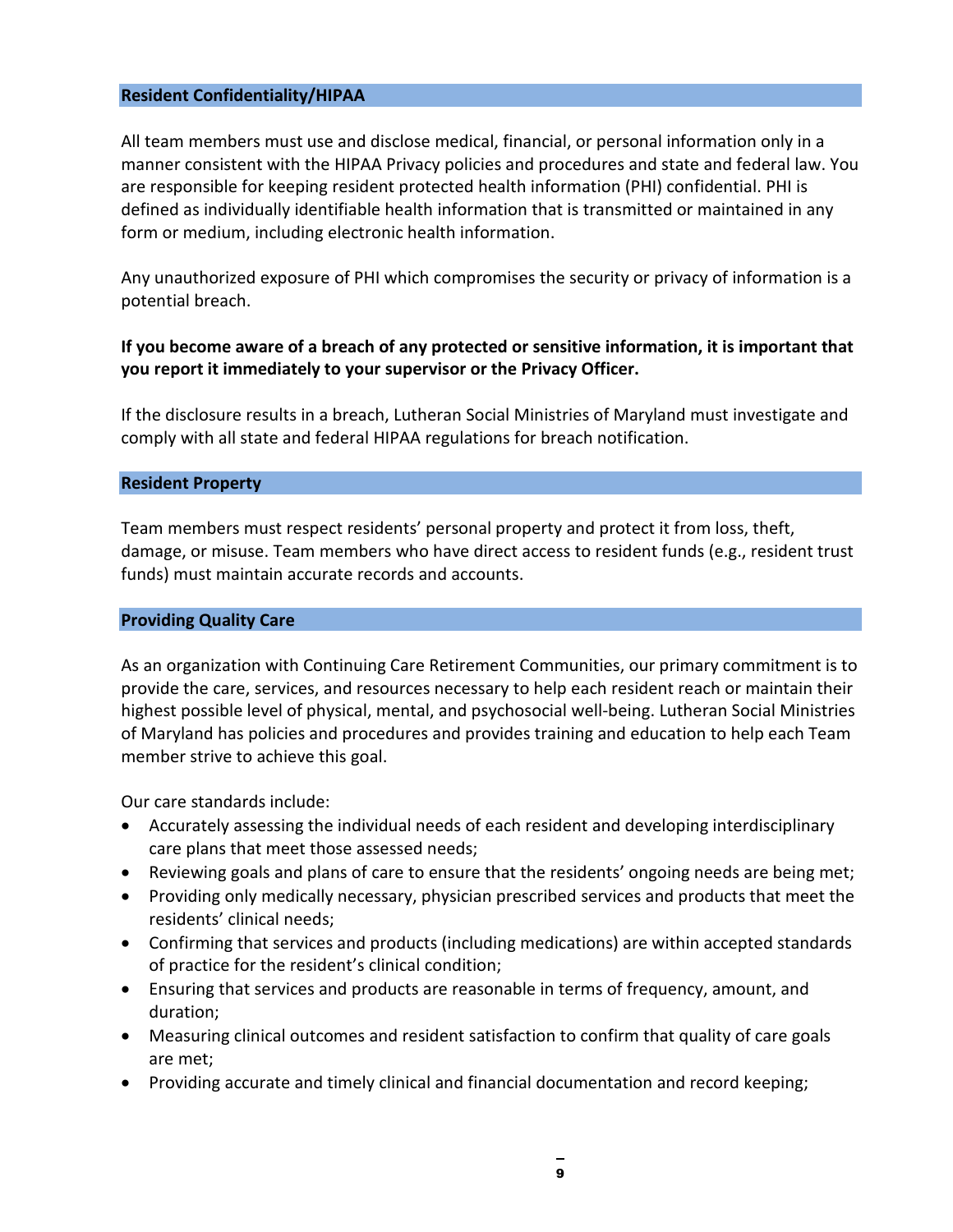- Ensuring that residents' care is given only by properly licensed and credentialed providers with appropriate background, experience, and expertise;
- Reviewing resident care policies and procedures and clinical protocols to ensure that they meet current standards of practice; and
- Monitoring and improving clinical outcomes through a Quality Assurance Performance Improvement (QAPI) Committee with established benchmarks.

### <span id="page-12-0"></span>**Medical Services**

We are committed to providing comprehensive, medically necessary services for our residents. The Medical Director provides oversight to physicians and other medical providers and services as defined by state and federal regulations. The Medical Director oversees the care and treatment policies and is actively involved in the Quality Assurance Performance Improvement (QAPI) Committee.

### <span id="page-12-1"></span>**Professional Excellence**

The professional, responsible, and ethical behavior of every Team member reflects on the reputation of our organization and the services we provide. Whether you work directly with residents or in other areas that support resident services, you are expected to maintain our standards of honesty, integrity, and professional excellence, every day by living our Core Values.

### <span id="page-12-2"></span>**Hiring and Employment Practices**

Lutheran Social Ministries of Maryland is committed to fair employment practices. When hiring and evaluating, we:

- Comply with federal, state, and local Equal Employment Opportunity laws, hiring the best qualified individuals regardless of race, color, religion, ancestry or national origin, sex, age, marital status, sexual orientation, gender identity, disability, or genetic information. All promotions, transfer evaluations, compensation, and disciplinary actions also follow this policy.
- Conduct employment screenings to protect the integrity of our workforce and welfare of our residents and team members.
- Require all who need licenses or certifications to maintain their credentials in compliance with state and federal laws. Documentation of licenses or certifications must be provided.

### <span id="page-12-3"></span>**Team Member Compliance Sanction Screening**

Team members are screened in accordance with federal and state law to ensure the safety of our residents. Sanction screening procedures have been implemented and are conducted prior to hire and at a minimum of quarterly thereafter.

Lutheran Social Ministries of Maryland is prohibited by federal law from employing, retaining, or contracting with anyone who is excluded from any federal or state funded programs. Screening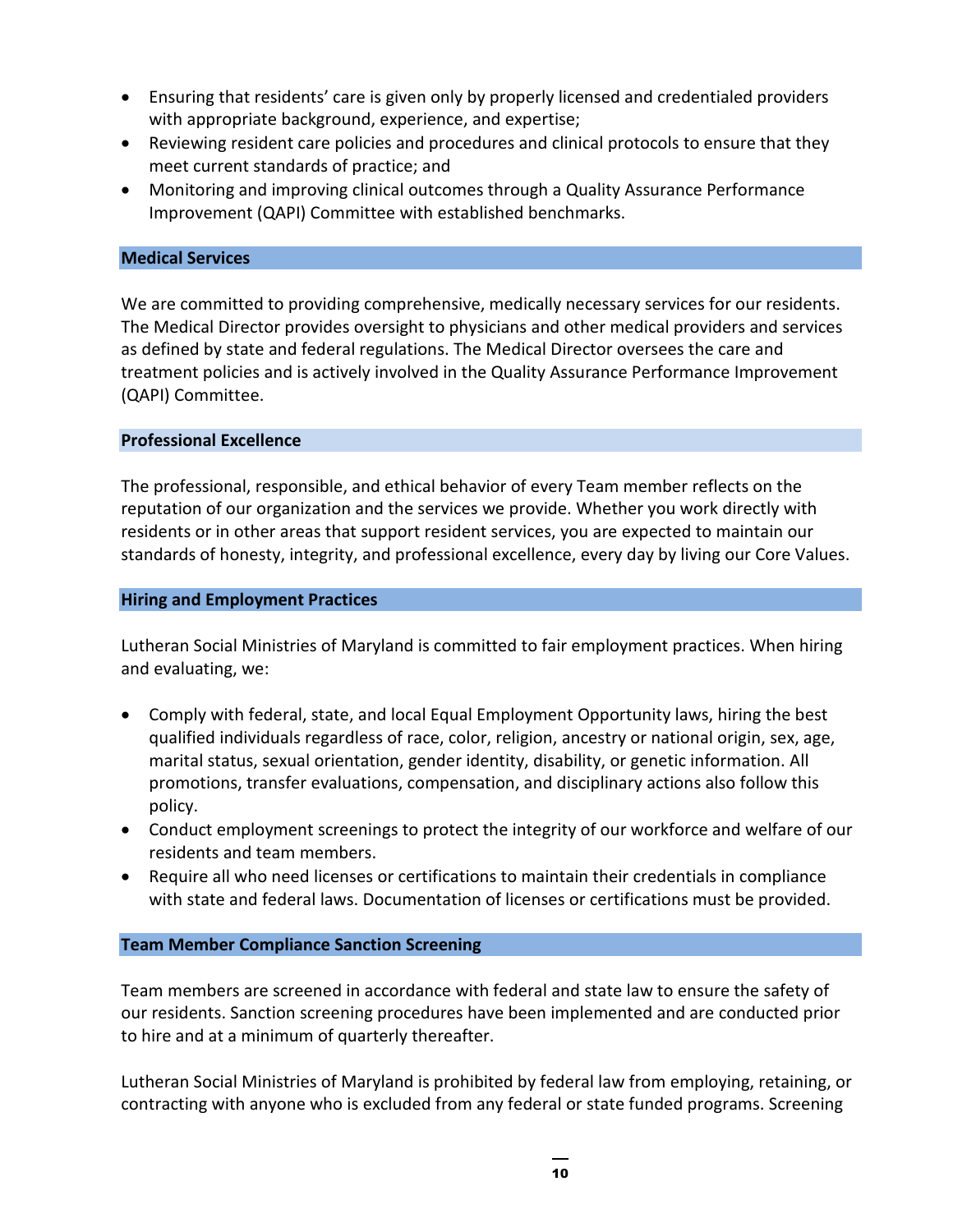of all team members through the Office of Inspector General's List of Excluded Individuals and Entities, GSA's System of Award Management, and the Maryland Medicaid Excluded Provider List database is conducted prior to hire and at a minimum of quarterly thereafter.

As long as you are employed or affiliated with Lutheran Social Ministries of Maryland, you must immediately report to your supervisor:

- If you are arrested or indicted for a criminal offense;
- If you are convicted of an offense that would preclude employment in a healthcare facility;
- If action has been taken against your license or certification; or
- If you are excluded from participation in a federal or state healthcare program.

### <span id="page-13-0"></span>**Licensure and/or Certification Verification**

We are committed to ensuring that only qualified professionals provide care and services to residents. Practitioners and other professionals treating residents must abide by all applicable licensing, credentialing, and certification requirements. In addition, every effort is made to validate licenses and certification through the appropriate state or federal agency.

### <span id="page-13-1"></span>**Team Member Relations**

To maintain an ethical, comfortable work environment, team members must:

- Refrain from any form of sexual harassment or violence in the workplace;
- Treat all colleagues and fellow team members with equal respect, regardless of their national origin, race, color, gender, religion, sexual orientation, age, gender identity, disability, or inclusion in any other protected class;
- Protect the privacy of other team members by keeping personal information confidential and allowing only authorized individuals access to the information;
- Not supervise or be supervised by an individual with whom they have a close personal relationship; and
- Behave professionally and use respectful communication at all times.

### <span id="page-13-2"></span>**Workplace Safety**

Maintaining a safe workplace is critical to the well-being of our residents, visitors, and coworkers. That is why policies and procedures have been developed describing the organization's safety requirements. Every team member should become familiar with safety regulations and emergency plans regarding fire and disaster in their work area.

In addition to organizational policies, we must abide by all environmental laws and regulations. You are expected to follow organizational safety guidelines and to take personal responsibility for helping to maintain a secure work environment. If you notice a safety hazard, you must take action to correct it if you can or to report it to your supervisor immediately.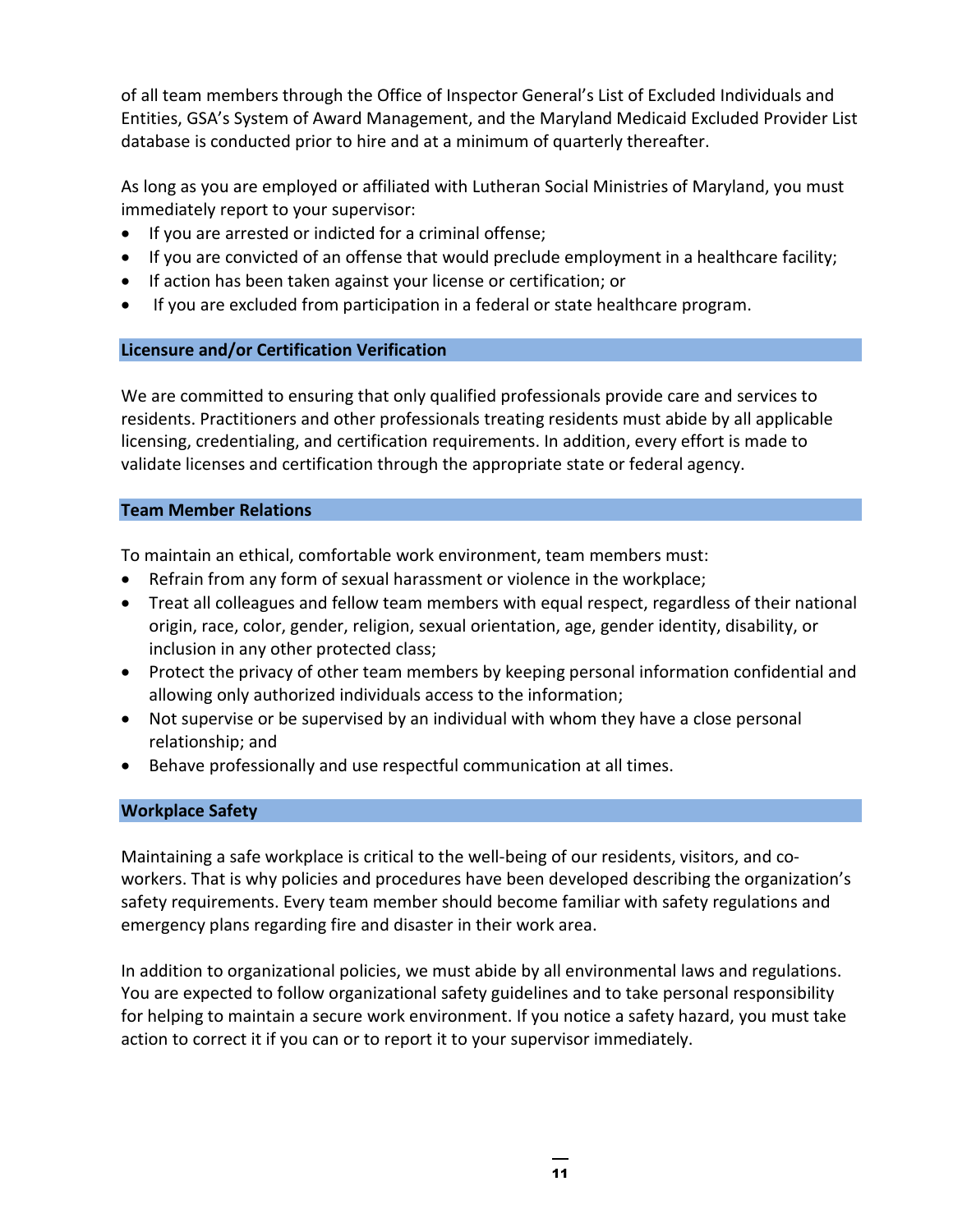### <span id="page-14-0"></span>**Drug and Alcohol Abuse**

We are committed to maintaining a team that is dedicated and capable of providing quality resident services. To that end, you are prohibited from consuming any substance that impairs your ability to provide quality services or otherwise perform your duties.

You may never bring onto our property illegal drugs, or un-prescribed legal controlled substances, or report to work under the influence of alcohol, illegal drugs, and/or narcotics. If a team member would appear to have work performance problems related to drug or alcohol use, a drug and alcohol screening may be conducted and appropriate action will be taken, if necessary.

Illegal, improper, or unauthorized use of any controlled substance that is intended for a resident is prohibited. If you become aware of any improper diversion of drugs or medical supplies, you must immediately report the incident to your department supervisor, department Director, the Compliance Official, the Compliance Officer, or use the Compliance Hotline. Failure to report a known instance of noncompliance with this policy may result in disciplinary action against the team member, up to and including termination.

### <span id="page-14-1"></span>**Organizational Relations**

Professional excellence in organizational relations includes:

- Complying with federal tax law to maintain tax exempt status under section 501(c)(3) of the Internal Revenue Code;
- Maintaining organizational privacy and keeping proprietary information confidential;
- Avoiding outside activities or interests that conflict with responsibilities to Lutheran Social Ministries of Maryland and reporting such activity or interest prior to and during employment;
- Allowing only designated management staff to report to the public or media; and
- Requiring that Lutheran Social Ministries of Maryland complies with the licensing and certification laws that apply to its business.

### <span id="page-14-2"></span>**Proprietary Information**

In the performance of your duties you may have access to, receive, or may be entrusted with confidential and/or proprietary information that is owned by Lutheran Social Ministries of Maryland and that is not presently available to the public. This type of information should never be shared with anyone outside the organization without authorization from a member of the Executive Team.

Examples of proprietary information that should not be shared include, but are not limited to:

- Resident and team member data and information;
- Details about clinical programs, procedures, and protocols;
- Policies, procedures, and forms;
- Training materials;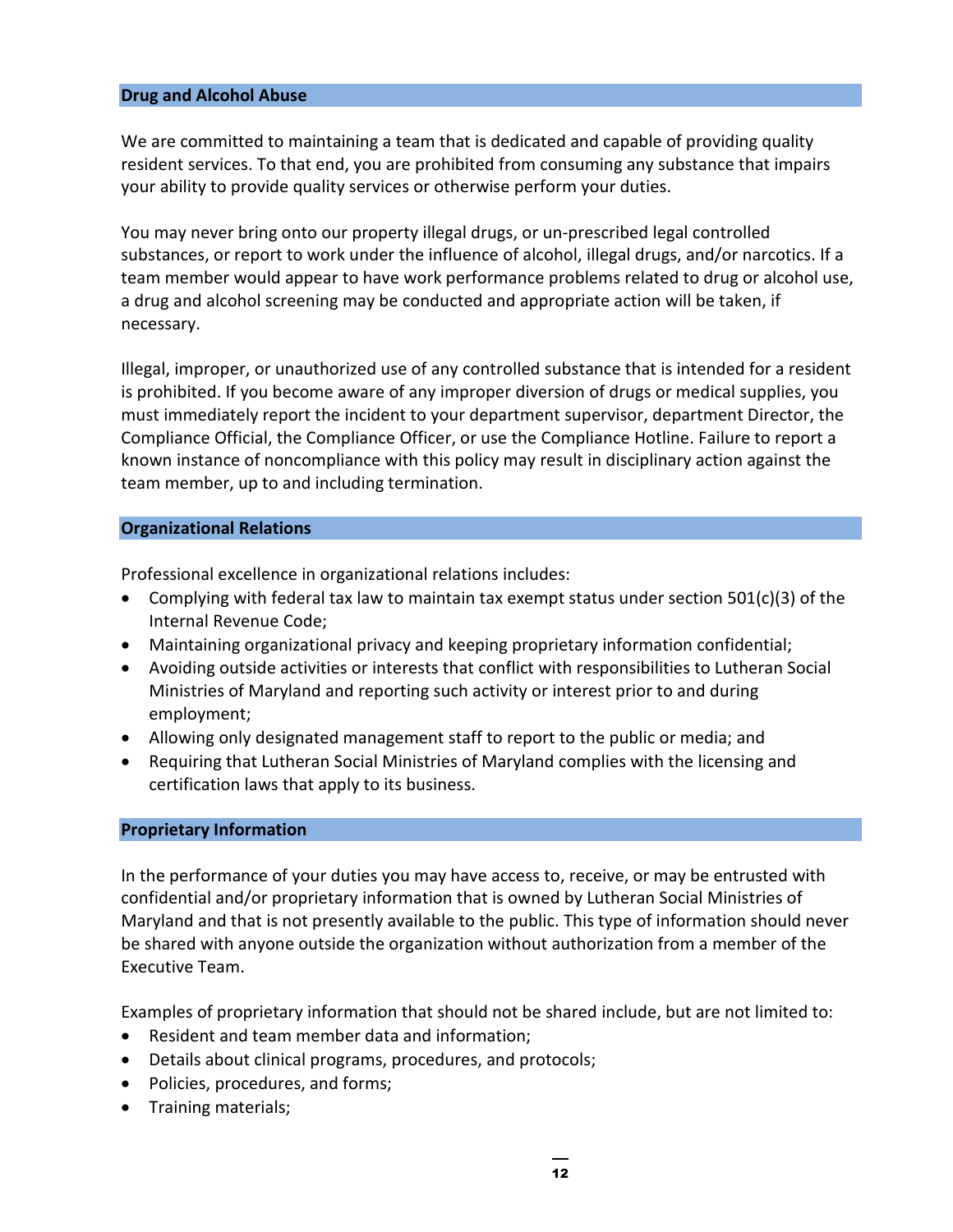- Current or future charges or fees or other competitive terms and conditions;
- Current or possible negotiations or bids with payers or other clients;
- Compensation and benefits information for team members;
- Stocks or any kind of financial information; and
- Market information, marketing plans, or strategic plans.

### <span id="page-15-0"></span>**Gifts**

You may not accept any tip or gratuity from residents, and you may not receive individual gifts from residents. You may not give gifts to residents.

You may not borrow money from nor lend money to residents; nor may you engage with residents in the purchase or sale of any item. No team member may accept any gift from a resident under a will or trust instrument except in those cases where they are related by blood or marriage.

Team members may not serve as a resident's executor, trustee, administrator, or guardian or provide financial services or act under a power of attorney for a resident except in those cases where they are related by blood or marriage unless otherwise allowed by state law.

### <span id="page-15-1"></span>**Business Courtesies**

Lutheran Social Ministries of Maryland prohibits any team member from offering, giving, soliciting, or accepting business or professional courtesies including entertainment and gifts that could be interpreted as attempts to influence decision making. Under no circumstances will a team member solicit or accept business courtesies, entertainment or gifts that depart from the Business Courtesies policy.

### <span id="page-15-2"></span>**Conflict of Interest**

A conflict of interest exists any time your loyalty to the organization is, or even appears to be, compromised by a personal interest. There are many types of conflict of interest and these guidelines cannot anticipate them all, however the following provide some examples:

- Financial involvement with vendors or others that would cause you to put their financial interests ahead of ours;
- Team member/Officer participation in public affairs, corporate or community directorships, or public office;
- An immediate family member who works for a vendor or contractor doing business with the organization and who is in a position to influence your decisions affecting the work of the organization;
- Participating in transactions that put your personal interests ahead of Lutheran Social Ministries of Maryland or cause loss or embarrassment to the organization;
- Taking a job outside of Lutheran Social Ministries of Maryland that overlaps with your normal working hours or interferes with your job performance; or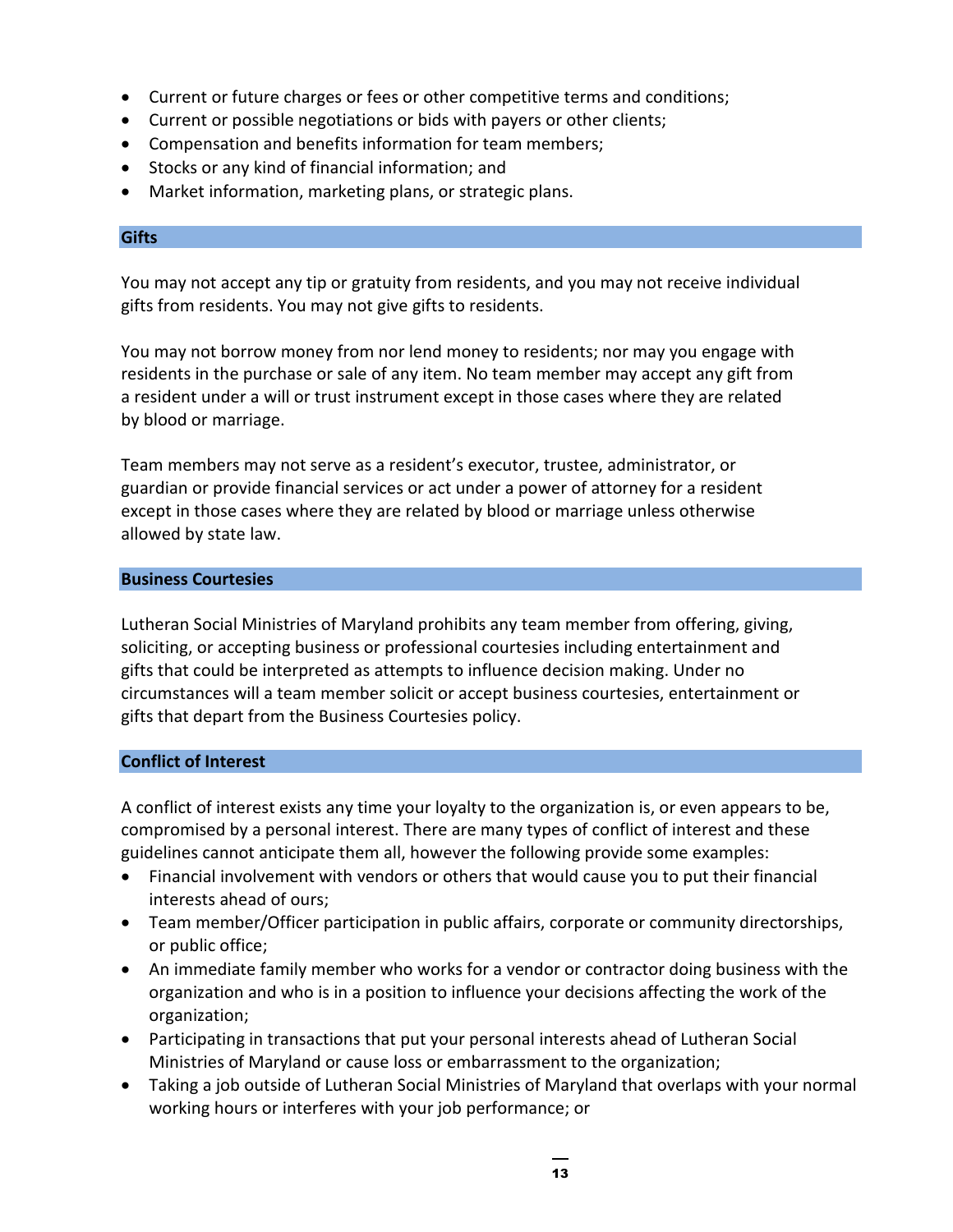• Working for Lutheran Social Ministries of Maryland and another vendor that provides goods or services at the same time.

All team members must seek guidance and approval from our President/CEO or Compliance Official before pursuing any business or personal activity that may constitute a conflict of interest.

### <span id="page-16-0"></span>**Use of Property**

We must protect the assets of the organization and ensure their authorized and efficient use. Theft, carelessness, and waste have a direct impact on the organization's viability. All assets must be used solely for legitimate business purposes.

Everyone must make sure that they:

- Only use property for the organization's business, not personal use;
- Exercise good judgment and care when using supplies, equipment, vehicles, and other property; and
- Respect copyright and intellectual property laws; or
- If unable to assess the copyright or intellectual property laws, never copy material and/ or download software.

### <span id="page-16-1"></span>**Computers /Internet**

Team members are expected to use computers, email, and internet/intranet systems appropriately and according to the established policy and procedure. You are not permitted to use the Internet for improper or unlawful activity or download any games, movies or music without prior approval.

Internet use can be tracked and how you use your time on the Internet may be monitored. You should have no expectation of privacy when you use our computers, email, telephones, smart phones and internet/intranet system. Our organization has the right to sanction or discipline team members who violate the Code of Integrity in a digital, cyber, or other non-face-to-face environment. You should be familiar with our Social Media policy and abide by it.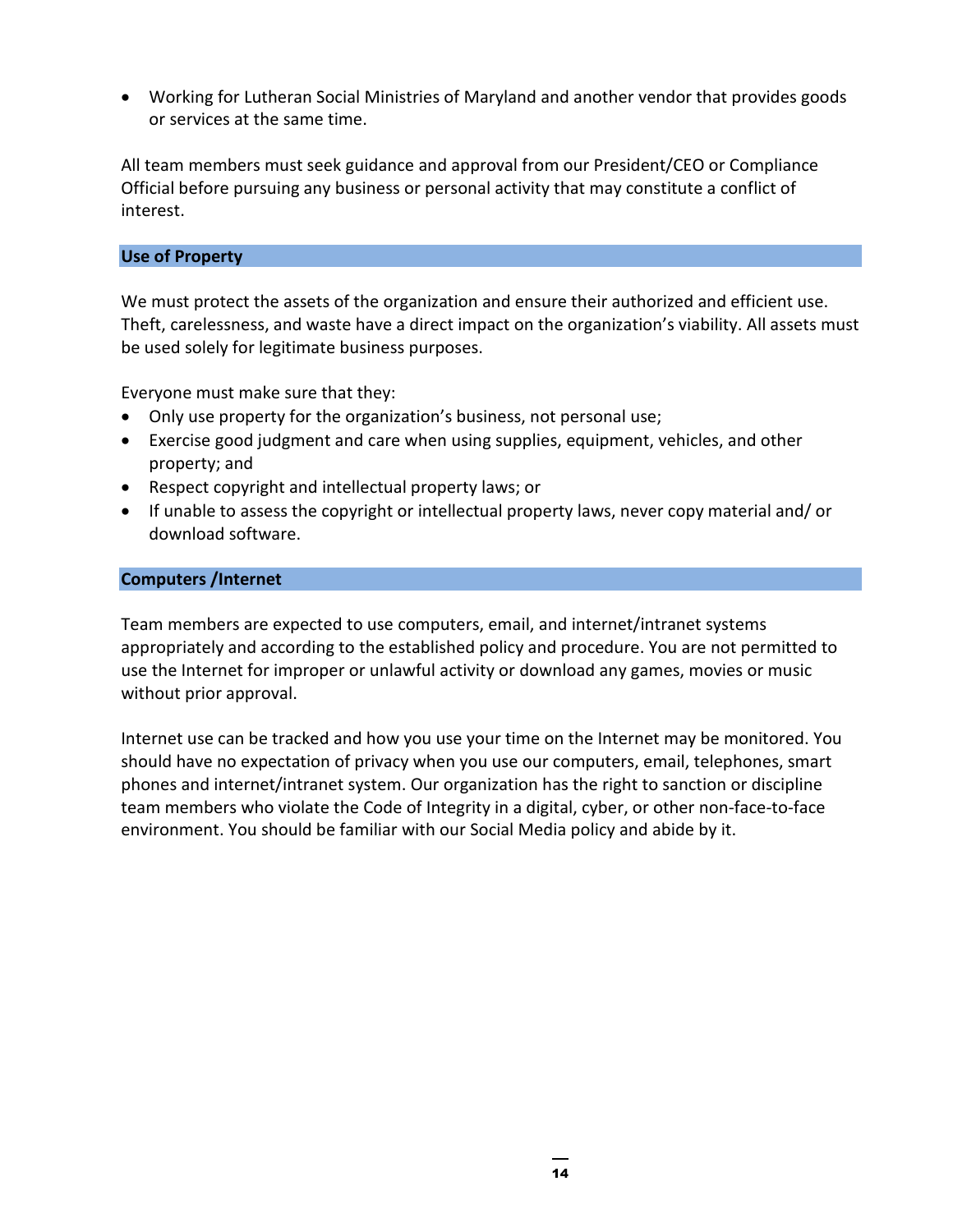### <span id="page-17-0"></span>**Vendor Relationships**

We take responsibility for being a good client and dealing with vendors honestly and ethically. We are committed to fair competition among prospective vendors and contractors for our business. Arrangements between Lutheran Social Ministries of Maryland and its vendors must always be approved by management. Certain business arrangements must be detailed in writing and approved by management. Agreements with contractors and vendors who receive resident information, with the exception of care providers, will require a Business Associate Agreement (BAA) with the organization as defined by HIPAA. Contractors and vendors who provide resident care, reimbursement, or other services to resident beneficiaries of federal and/ or state healthcare programs are subject to the Code of Integrity and must:

- Maintain defined standards for the products and services they provide to us and residents;
- Comply with all policies and procedures as well as the laws and regulations that apply to their business or profession;
- Maintain all applicable licenses and certifications and provide evidence of sanction screening, current workers compensation, and liability insurance as applicable; and
- Require that their team members comply with the Code of Integrity and the Compliance and Ethics Program and related training as appropriate.

### <span id="page-17-1"></span>**Marketing and Advertising**

We use marketing and advertising activities to educate the public, increase awareness of our services, and recruit new team members. These materials and announcements, whether verbal, printed, or electronic, will present only truthful, informative, non-deceptive information.

### <span id="page-17-2"></span>**Regulatory Excellence**

Because we are in healthcare, we must follow the many federal, state, and local laws that govern our business. Keeping up with the most current rules and regulations is a big job – and an important one. We are all responsible for learning and staying current with the federal, state, and local laws, rules, and regulations, as well as the policies and procedures that apply to our job responsibilities.

### <span id="page-17-3"></span>**Billing and Business Practices**

We are committed to operating with honesty and integrity. Therefore, all team members must ensure that all statements, submissions, and other communications with residents, prospective residents, the government, suppliers, and other third parties are truthful, accurate, and complete.

We are committed to ethical, honest billing practices and expect you to be vigilant in maintaining these standards at all times. We will not tolerate any false or inaccurate coding or billing. Any team member who knowingly submits a false claim, or provides information that may contribute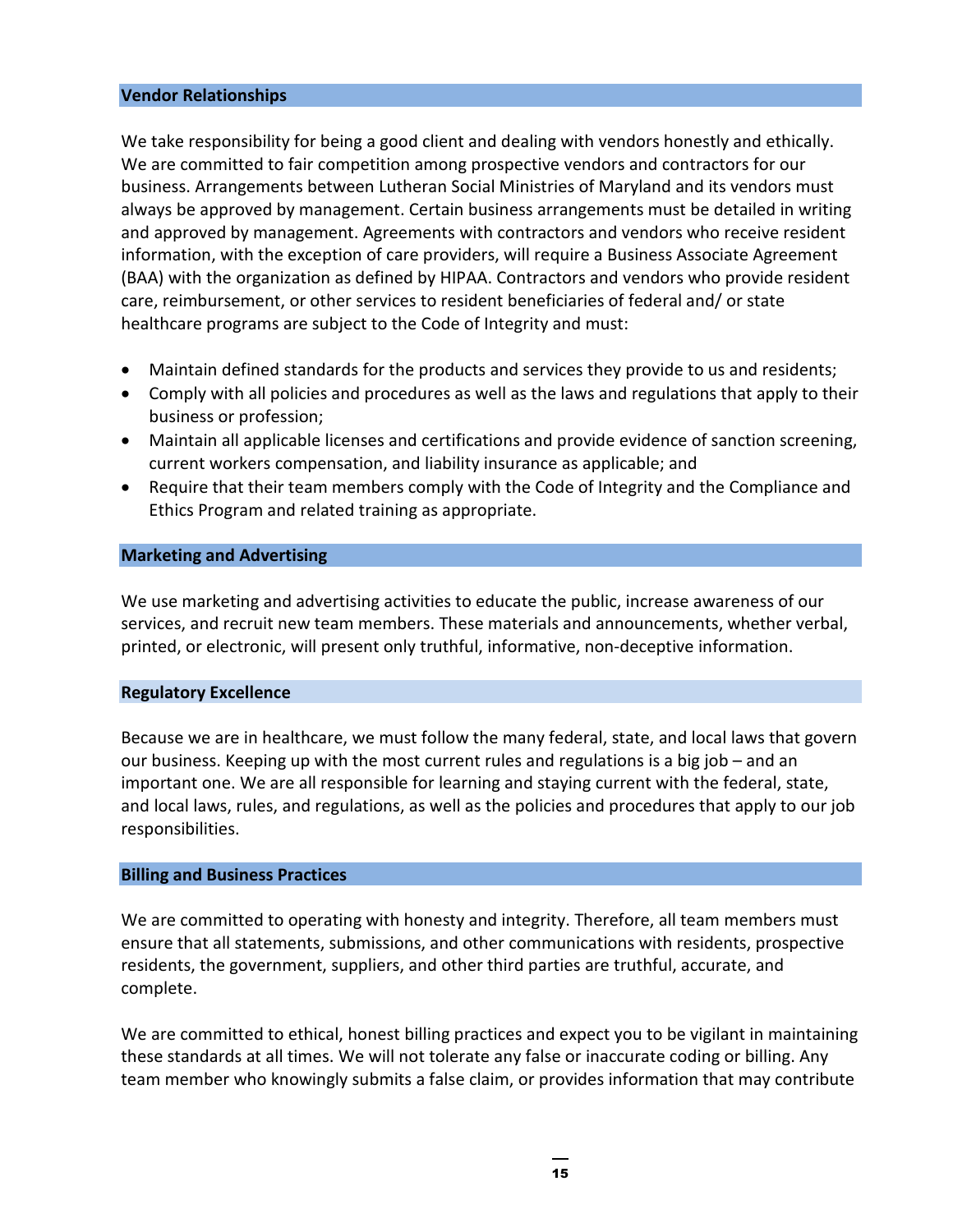to submitting a false claim such as falsified clinical documentation, to any payer – public or private – is subject to termination. In addition, legal or criminal action may be taken.

Prohibited practices include, but are not limited to:

- Billing for services or items that were not provided or costs that were not incurred;
- Duplicate billing billing items or services more than once;
- Billing for items or services that were not medically necessary;
- Assigning an inaccurate code or resident status to increase reimbursement;
- Providing false or misleading information about a resident's condition or eligibility;
- Failing to identify and refund credit balances;
- Submitting bills without supporting documentation;
- Soliciting, offering, receiving, or paying a kickback, bribe, rebate, or any other remuneration in exchange for referrals; and/or
- Untimely entries into medical records.

**If you observe or suspect that false claims are being submitted or have knowledge of a prohibited practice, you must immediately report the situation to a supervisor, your Department Director, Executive Director, the Compliance Official, the Compliance Officer, or call the Compliance Line. Failure to report a known prohibited practice will subject you to disciplinary action up to and including termination.**

### <span id="page-18-0"></span>**Referrals and Kickbacks**

Team members and related entities often have close associations with local healthcare providers and other referral sources. To demonstrate ethical business practices, we must make sure that all relationships with these professionals are open, honest, and legal.

Resident referrals are accepted based solely on the clinical needs and our ability to provide the services. Lutheran Social Ministries of Maryland never solicits, accepts offers, or gives anything of value in exchange for resident referrals to our skilled nursing or assisted living units or in exchange for purchasing or ordering any good or service for which payment is made by a federal health care program. Anything of value includes any item or service of value including cash, goods, supplies, gifts, "freebies," improper discounts or bribes.

Accepting kickbacks is against our policies and procedures and also against the law. A kickback is anything of value that is received in exchange for a business decision such as a resident referral. To assure adherence to ethical standards in our business relationships, you must:

• Verify all business arrangements with physicians or other healthcare providers or vendors in a written document; and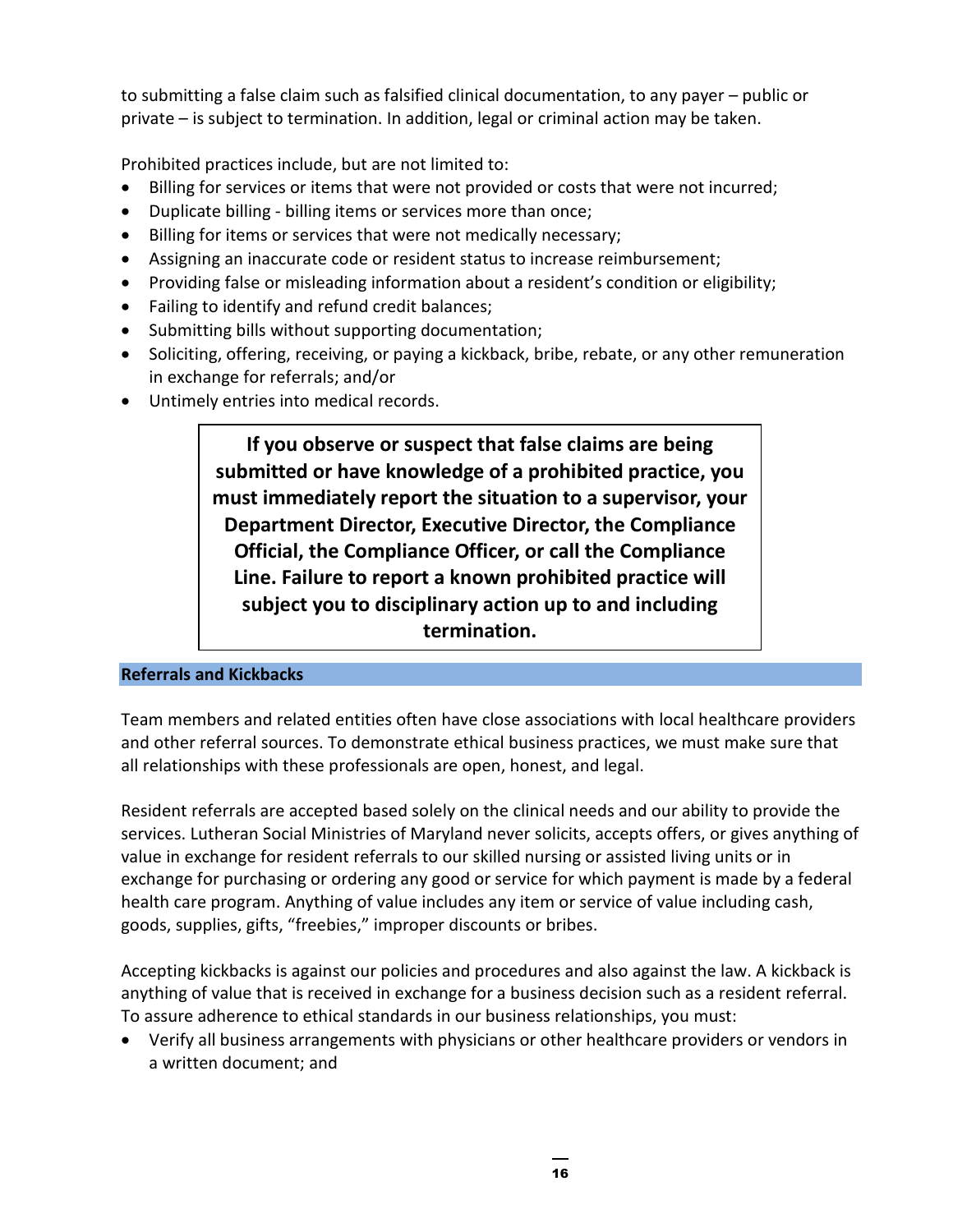• Comply with all state and federal regulations when arranging referrals to physician-owned businesses or other healthcare providers.

You cannot request, accept, offer, or give any item or service that is intended to influence – or even appears to influence – the referral, solicitation, or provision of healthcare service paid for by any private or commercial healthcare payer or federal or state healthcare program, including Medicare and Medicaid, or other providers.

### <span id="page-19-0"></span>**Inducements to Prospective Residents**

You may not provide anything of value including goods, services, or money to prospective residents or any beneficiary of a federal or state healthcare program that you know or should know will likely influence that person's selection of a provider of healthcare services.

For the purposes of this policy, anything of value includes but is not limited to any waiver of payment, gift, or free service that exceeds a value of \$10 per item or \$50 annually in total. If you have a question about whether a particular gift or service would be considered "of value," ask your supervisor or the Compliance Official.

### <span id="page-19-1"></span>**Copyright Laws**

Most print and electronic materials are protected by copyright laws. Team members are expected to respect these laws and not reproduce electronic print or printed material without obtaining permission as required by the writer or publisher. When in doubt, ask your supervisor.

### <span id="page-19-2"></span>**Financial Practices and Controls**

Ensuring that financial and operating information is current and accurate is an important means of protecting assets. Each one of us must make sure that all information provided to finance staff, accountants, reimbursement staff, internal and external auditors, and compliance staff is accurate and complete. This includes ensuring the accuracy of clinical documentation which supports our reimbursement. We must also comply with federal and state regulations when maintaining clinical records, accounting records and financial statements, and cooperate fully with internal and external audits.

### <span id="page-19-3"></span>**Fair Dealing**

All team members must deal fairly with residents, suppliers, competitors, and one another. No team member, manager, or director shall take unfair advantage of anyone through manipulation, concealment, abuse of privileged information, misrepresentation of material facts, or any other unfair dealing practice.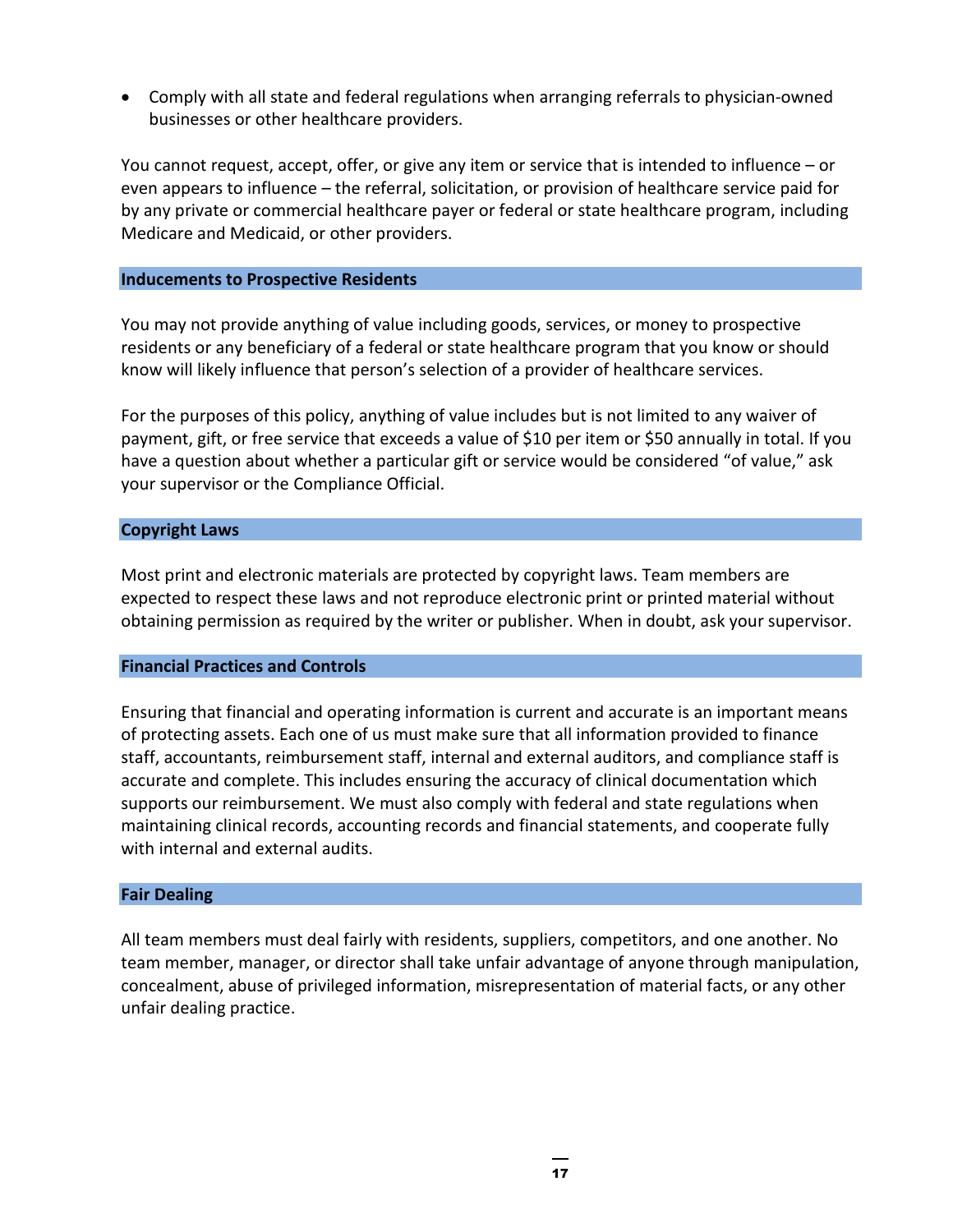### <span id="page-20-0"></span>**Document Creation, Use and Maintenance**

Every team member is responsible for the integrity and accuracy of documents, records, and emails including, but not limited to, resident medical records, billing records, and financial records. No information in any record or document may ever be falsified or altered.

You must not disclose, internally or externally, either directly or indirectly, confidential information except on a **need to know** basis and in the performance of your duties. Disclosure of confidential information externally must follow organization policies.

Upon termination of employment, you must promptly return all confidential information, medical and/or business, to the organization. Examples of confidential business information include potential or threatened litigation, litigation strategy, purchases or sales of substantial assets, business plans, marketing strategies, organizational plans, financial management, training materials, fee schedules, department performance metrics, and administrative policies.

### <span id="page-20-1"></span>**Voluntary Disclosure**

It is our policy to voluntarily report known overpayments and any improper/irregular Integrity, including fraudulent Integrity, which affects any federal or state healthcare program. Reporting will be completed within the time frames identified under the Patient Protection and Affordable Care Act.

### <span id="page-20-2"></span>**Government Investigations**

Lutheran Social Ministries of Maryland is committed to cooperating with requests from any governmental inquiry, audit, or investigation. You are encouraged to cooperate with such requests, conscious of the fact that you have the following rights:

- You have the right to speak or decline to speak;
- You have the right to speak to an attorney before deciding to be interviewed; and
- You can insist that an attorney be present if you agree to be interviewed.

In complying with our policy, you must not:

- Lie or make false or misleading statements to any government investigator or inspector;
- Destroy or alter any records or documents;
- Attempt to persuade another team member or any person to give false or misleading information to a government investigator or inspector; or
- Be uncooperative with a government investigation.

If you receive a subpoena or other written or oral request for information from the government or a court, contact your supervisor, the Compliance Official, or the Compliance Officer before responding.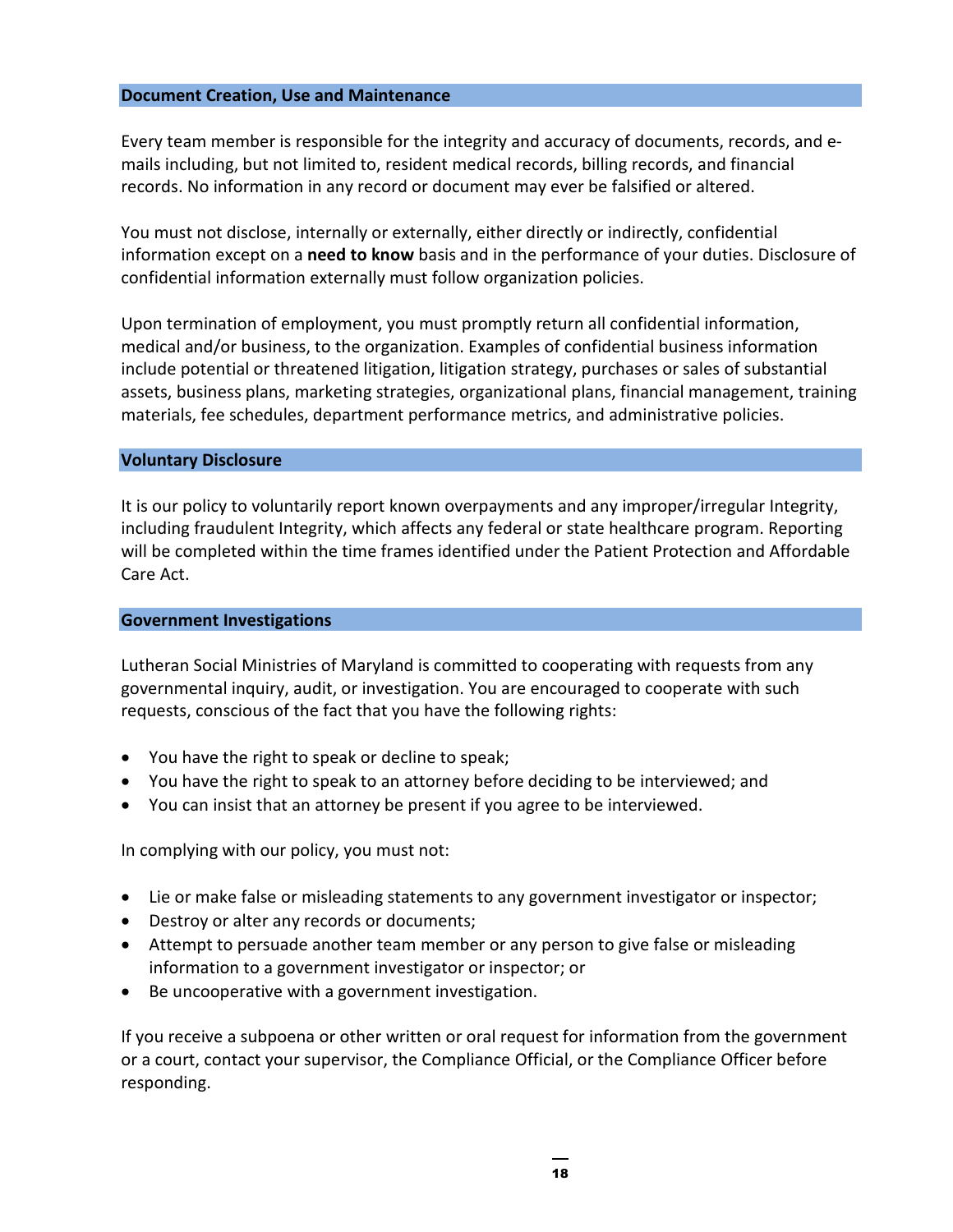### <span id="page-21-0"></span>**Disciplinary Action**

Disciplinary action will be taken against anyone who fails to act in accordance with this Code of Integrity**,** the Compliance and Ethics Program, supporting policies and procedures, and applicable federal and state laws. Disciplinary action may be warranted in relation to violators of the Compliance and Ethics Program and to those who fail to detect violations or who fail to respond appropriately to a violation, whatever their role in the organization. When taking disciplinary action against a team member, we will utilize standard disciplinary processes which may lead to the termination of business relationships and agreements. The Compliance Officer may initiate and recommend corrective or disciplinary action against a team member through the Compliance Official and President/CEO, and may also monitor appropriate implementation of the disciplinary process. We will discipline anyone who engages in prohibited retaliatory behavior.

### <span id="page-21-1"></span>**Compliance Questions**

The laws applicable to our operations are numerous and complicated. When you are not sure whether a particular activity or practice violates the law or the Compliance and Ethics Program, you should not guess the correct answer. Instead, you should immediately seek guidance from your department supervisor or the Compliance Official. You will not be penalized for asking compliance-related questions. In fact, we are intent on creating a culture in which you should feel comfortable asking questions to ensure you understand the duties that are imposed upon you under this Code of Integrity, the Compliance and Ethics Program, and other applicable federal and state laws.

### <span id="page-21-2"></span>**Conclusion**

**The Compliance and Ethics Program is critical to Lutheran Social Ministries of Maryland's continued success. You are crucial in ensuring the integrity of Lutheran Social Ministries of Maryland. The Code of Integrity and the Compliance and Ethics Program set standards for the legal, professional, and ethical Integrity of our business. Some key points to remember are:** 

- **Lutheran Social Ministries of Maryland and all of our team members are committed to personal and organizational integrity, to acting in good faith, and to being accountable for our actions.**
- **The Code of Integrity and the Compliance and Ethics Program prepare us to deal with the growing complexity of ethical, professional, and legal requirements of delivering healthcare in the CCRC environment.**
- **The Compliance and Ethics Program is an ongoing initiative designed to foster a supportive work environment, provide standards for clinical and business Integrity, and offer education and training opportunities for team members.**